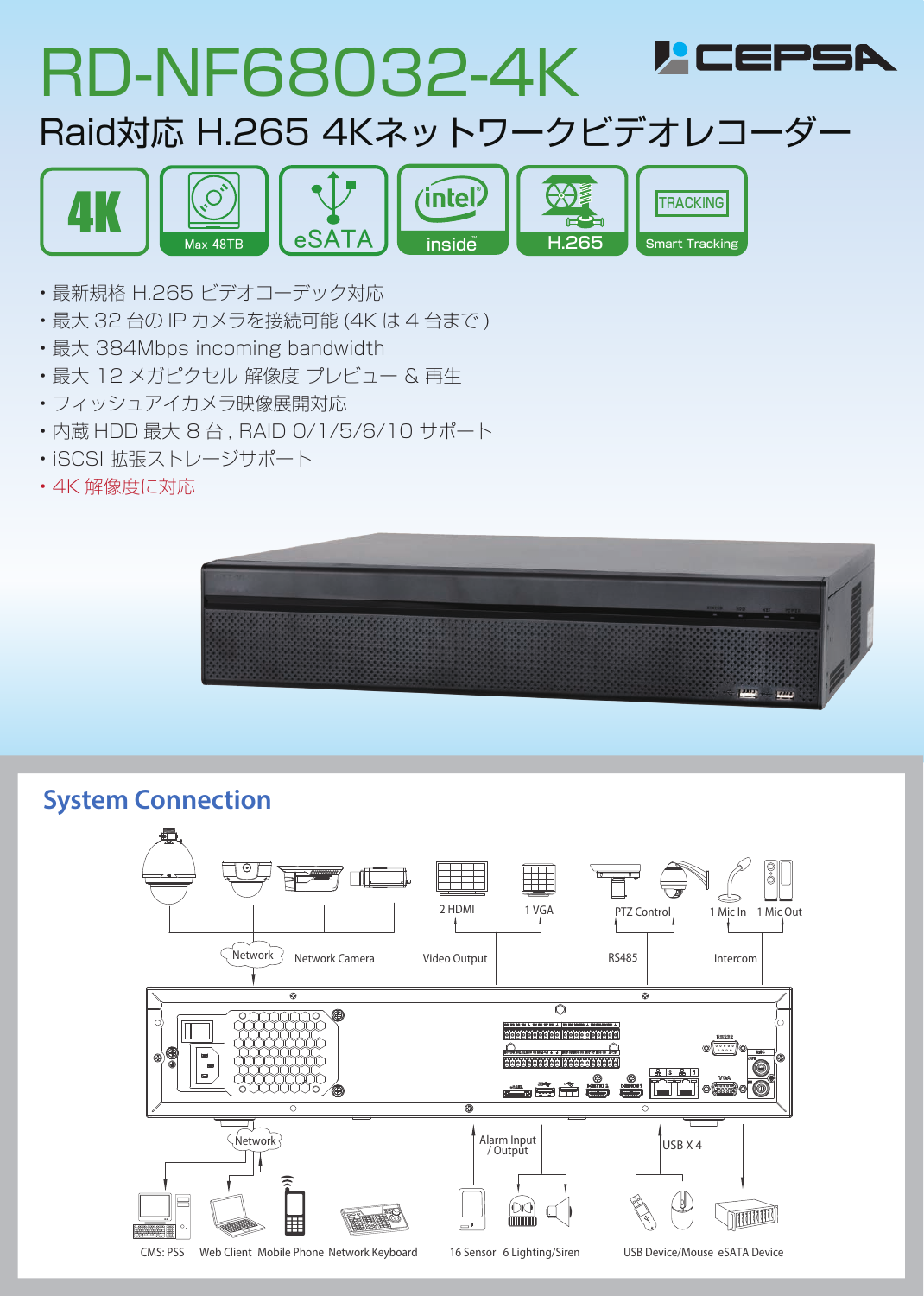

| 型番          | RD-NF68032-4K                                                                   |  |
|-------------|---------------------------------------------------------------------------------|--|
| システム        |                                                                                 |  |
| プロセッサ       | Intel プロセッサ                                                                     |  |
| <b>OS</b>   | Linux                                                                           |  |
| ビデオ & オーディオ |                                                                                 |  |
| IPカメラ入力     | 32 channel (4Kは4台まで)                                                            |  |
| インターカム      | 1 channel 入力, 1 channel 出力, RCA                                                 |  |
| ディスプレイ      |                                                                                 |  |
| インターフェース    | 2 HDMI (up to 3840×2160), 1 VGA                                                 |  |
| 表示解像度       | 3840×2160, 1920×1080, 1280×1024, 1280×720, 1024×768                             |  |
| マルチスクリーン    | The 1st screen: 1/4/8/9/16/25/36                                                |  |
| ディスプレイ      | The 2nd screen: 1/4/8/9/16                                                      |  |
| <b>OSD</b>  | Camera title, Time, Video loss, Camera lock, Motion detection, Recording        |  |
| 録画          |                                                                                 |  |
| ビデオ圧縮方式     | H.265 / H.264 / MJPEG                                                           |  |
| 録画解像度       | 12Mp, 8Mp, 6Mp, 5Mp, 4MP, 3Mp, 1080P, 1.3Mp, 720P, 他                            |  |
| 最大録画レート     | 384Mbps                                                                         |  |
| ビットレート      | $1 \sim$ 20Mbps                                                                 |  |
|             | 手動, スケジュール (通常(常時), 映像検知 (動体検知, カメラブランク, ビデオロス), ア                              |  |
| 録画モード       | ラーム, IVS), 祝日), 停止                                                              |  |
| 録画インターバル    | 1~120分 (初期値:60分), プリ録画:1~30秒, ポスト録画:10~300秒                                     |  |
| 映像検知 & アラーム |                                                                                 |  |
| トリガーイベント    | Recording, PTZ, Tour, Alarm out, Video Push, Email, FTP, Snapshot, Buzzer &     |  |
|             | Screen tips                                                                     |  |
| 映像検知        | 動体検知, MD ゾーン: 396 (22×18), ビデオロス & カメラブランク                                      |  |
| アラーム入力      | 16 ch                                                                           |  |
| リレー出力       | 8 ch, リレーコンタクト, NO / NC                                                         |  |
| 再生 & バックアップ |                                                                                 |  |
| 再生          | 128Mbps in Raid 5 mode 64Mbps in single HDD mode                                |  |
| サーチモード      | 日時, アラーム, 動体検知 & Exact search (accurate to second), スマートサーチ                     |  |
|             | Play, Pause, Stop, Rewind, Fast play, Slow play, Next file, Previous file, Next |  |
| 再生機能        | camera, Previous camera, Full screen, Repeat, Shuffle, Backup selection,        |  |
|             | Digital zoom                                                                    |  |
| バックアップ      | USB デバイス / ネットワーク / eSATA デバイス                                                  |  |
| ネットワーク      |                                                                                 |  |
| インターフェース    | RJ-45 x2 ports (10/100/1000Mbps)                                                |  |
| Ethernet    | 2 Ethernet ports (joint working or 2 independent 1000Mbps Ethernet ports)       |  |
| ネットワーク機能    | HTTP, TCP/IP, IPv4/IPv6, UPnP, RTSP, UDP, SMTP, NTP, DHCP, DNS, IP              |  |
|             | Filter, PPPoE, DDNS, FTP, Alarm Server, IP Search (Support CEPSA IP camera,     |  |
|             | DVR, NVS and etc.)                                                              |  |
| 最大接続数       | 128 ユーザー                                                                        |  |
| Smart Phone | iPhone, iPad, Android                                                           |  |